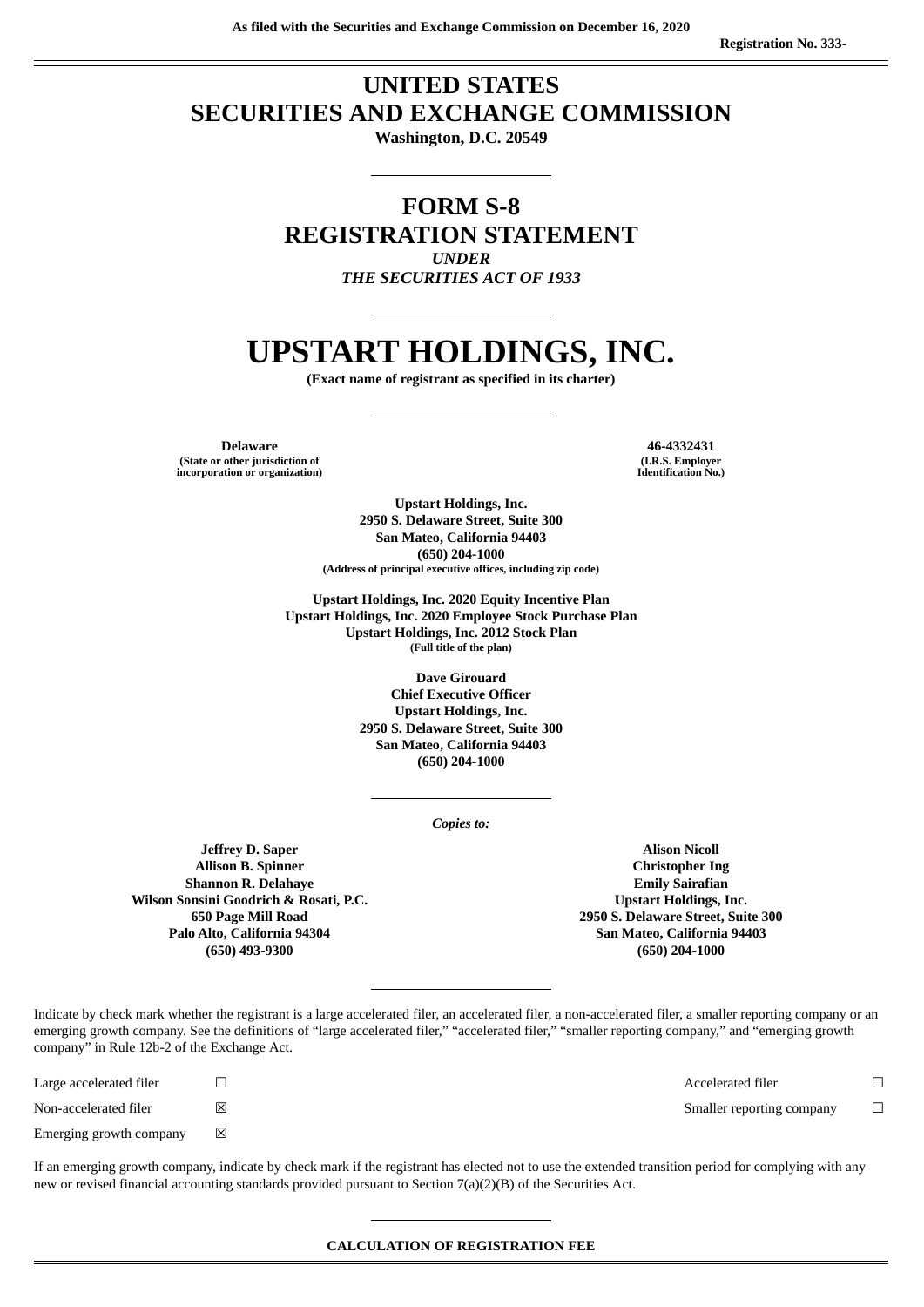| <b>Title of Securities</b><br>to be Registered            | <b>Amount</b><br>to be<br>Registered(1) | Proposed<br>Maximum<br><b>Offering Price</b><br><b>Per Share</b> | Proposed<br>Maximum<br>Aggregate<br><b>Offering Price</b> | <b>Amount of</b><br><b>Registration Fee</b> |
|-----------------------------------------------------------|-----------------------------------------|------------------------------------------------------------------|-----------------------------------------------------------|---------------------------------------------|
| Common stock, \$0.0001 par value per share:               |                                         |                                                                  |                                                           |                                             |
| -Upstart Holdings, Inc. 2020 Equity Incentive Plan        | 5,520,000(2)                            | \$20.00(5)                                                       | \$110,400,000.00                                          | \$12,044.64                                 |
| -Upstart Holdings, Inc. 2020 Employee Stock Purchase Plan | 1,380,000 (3)                           | \$17,00(6)                                                       | \$23,460,000.00                                           | \$2,559.49                                  |
| -Upstart Holdings, Inc. 2012 Stock Plan                   | 20.066.913(4)                           | \$4.18(7)                                                        | \$83,879,696,34                                           | \$9,151.28                                  |
| TOTAL:                                                    | 26,966,913                              |                                                                  | \$217,739,696.34                                          | \$23,755.41                                 |

(1) Pursuant to Rule 416(a) of the Securities Act of 1933, as amended, this Registration Statement covers any additional shares of the Registrant's common stock that become issuable under the Registrant's 2020 Equity Incentive Plan (the "**2020 Plan**"), the Registrant's 2020 Employee Stock Purchase Plan (the "**2020 ESPP**") and the Registrant's 2012 Stock Plan (the "**2012 Plan**"), by reason of any stock dividend, stock split, recapitalization or other similar transaction effected without the Registrant's receipt of consideration which results in an increase in the number of the outstanding shares of common stock.

- (2) Represents shares of common stock reserved for issuance pursuant to future awards under the 2020 Plan. The number of shares of common stock available for issuance under the 2020 Plan will be increased by any shares of common stock subject to awards outstanding under the 2012 Plan that expire or otherwise terminate without having been exercised or issued in full, are tendered to or withheld by the Registrant for payment of an exercise price or for satisfying tax withholding obligations, or are forfeited to or repurchased by the Registrant due to failure to vest. See footnote 4 below.
- (3) Represents shares of common stock reserved for issuance under the 2020 ESPP.
- (4) Represents shares of common stock reserved for issuance pursuant to stock options outstanding under the 2012 Plan as of the date of this Registration Statement. Any stock options outstanding under the 2012 Plan that, on or after the Registration Date, expire or otherwise terminate without having been exercised in full, are tendered to or withheld by the Registrant for payment of an exercise price or for satisfying tax withholding obligations, or are forfeited to or repurchased by the Registrant due to failure to vest will become available for issuance as shares of common stock under the 2020 Plan, subject to the maximum limit set forth in the 2020 Plan. See footnote 2 above.
- (5) Estimated in accordance with Rule 457(h) solely for the purpose of calculating the registration fee on the basis of \$20.00 per share, which is the initial public offering price per share of common stock set forth on the cover page of the Registrant's prospectus dated December 15, 2020 relating to its initial public offering.
- (6) Estimated in accordance with Rule 457(h) solely for the purpose of calculating the registration fee on the basis of 85% of \$20.00 per share, which is the initial public offering price per share of common stock set forth on the cover page of the Registrant's prospectus dated December 15, 2020 relating to its initial public offering. Pursuant to the 2020 ESPP, the purchase price of the shares of common stock reserved for issuance thereunder will be 85% of the lower of the fair market value of common stock on the Enrollment Date or the Exercise Date (as such terms are defined in the 2020 ESPP).
- (7) Estimated in accordance with Rule 457(h) solely for the purpose of calculating the registration fee on the basis of \$4.18 per share, the weightedaverage exercise price of stock options outstanding under the 2012 Plan as of the date of this Registration Statement.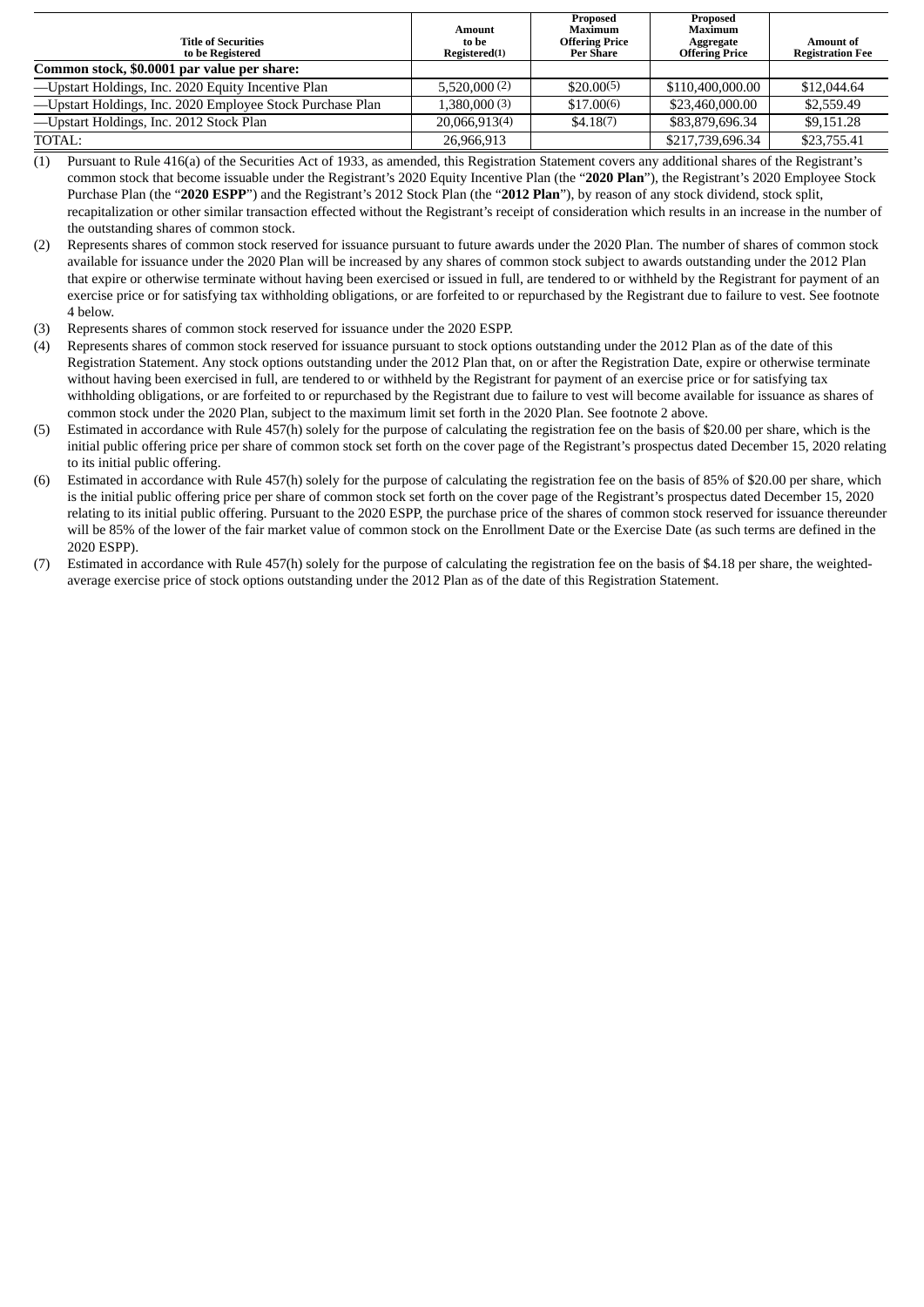#### **PART I**

#### **INFORMATION REQUIRED IN THE PROSPECTUS**

The information specified in Item 1 and Item 2 of Part I of Form S-8 is omitted from this Registration Statement on Form S-8 (the "**Registration Statement**") in accordance with the provisions of Rule 428 under the Securities Act of 1933, as amended (the "**Securities Act**") and the introductory note to Part I of Form S-8. The documents containing the information specified in Part I of Form S-8 will be delivered to the participants in the equity benefit plans covered by this Registration Statement as specified by Rule 428(b)(1) under the Securities Act.

#### **PART II**

#### **INFORMATION REQUIRED IN REGISTRATION STATEMENT**

#### **Item 3. Incorporation of Documents by Reference.**

Upstart Holdings, Inc. (the "**Registrant**") hereby incorporates by reference into this Registration Statement the following documents previously filed with the Securities and Exchange Commission (the "**Commission**"):

(1) The Registrant's Prospectus dated December 15, 2020, filed with the Commission pursuant to Rule  $424(b)$  under the Securities Act, as a part of the Registration Statement on Form S-1, as amended (File No. 333-249860), which contains the Registrant's audited financial statements for the latest fiscal year for which such statements have been filed; and

(2) The description of the Registrant's common stock contained in the Company's Registration Statement on [Form](http://www.sec.gov/Archives/edgar/data/1647639/000119312520314763/d85190d8a12b.htm) 8-A (File No. 001-39797) filed with the Commission on December 10, 2020, pursuant to Section 12(b) of the Securities Exchange Act of 1934, as amended (the "**Exchange Act**"), including any amendment or report filed for the purpose of updating such description.

All documents filed by the Registrant pursuant to Sections 13(a), 13(c), 14 and 15(d) of the Exchange Act on or after the date of this Registration Statement and prior to the filing of a post-effective amendment to this Registration Statement that indicates that all securities offered have been sold or that deregisters all securities then remaining unsold shall be deemed to be incorporated by reference in this Registration Statement and to be part hereof from the date of filing of such documents; *provided*, *however*, that documents or information deemed to have been furnished and not filed in accordance with the rules of the Commission shall not be deemed incorporated by reference into this Registration Statement. Any statement contained in a document incorporated or deemed to be incorporated by reference herein shall be deemed to be modified or superseded for purposes of this Registration Statement to the extent that a statement contained herein or in any subsequently filed document which also is deemed to be incorporated by reference herein modifies or supersedes such statement. Any such statement so modified or superseded shall not be deemed, except as so modified or superseded, to constitute a part of this Registration Statement.

#### **Item 4. Description of Securities.**

Not applicable.

#### **Item 5. Interests of Named Experts and Counsel.**

Not applicable.

#### **Item 6. Indemnification of Directors and Officers.**

Section 145 of the Delaware General Corporation Law authorizes a corporation's board of directors to grant, and authorizes a court to award, indemnity to officers, directors, and other corporate agents.

The Registrant's amended and restated certificate of incorporation contains provisions that limit the liability of its directors for monetary damages to the fullest extent permitted by the Delaware General Corporation Law. Consequently, the Registrant's directors will not be personally liable to the Registrant or its stockholders for monetary damages for any breach of fiduciary duties as directors, except liability for the following:

- any breach of their duty of loyalty to the Registrant or its stockholders;
- any act or omission not in good faith or that involves intentional misconduct or a knowing violation of law;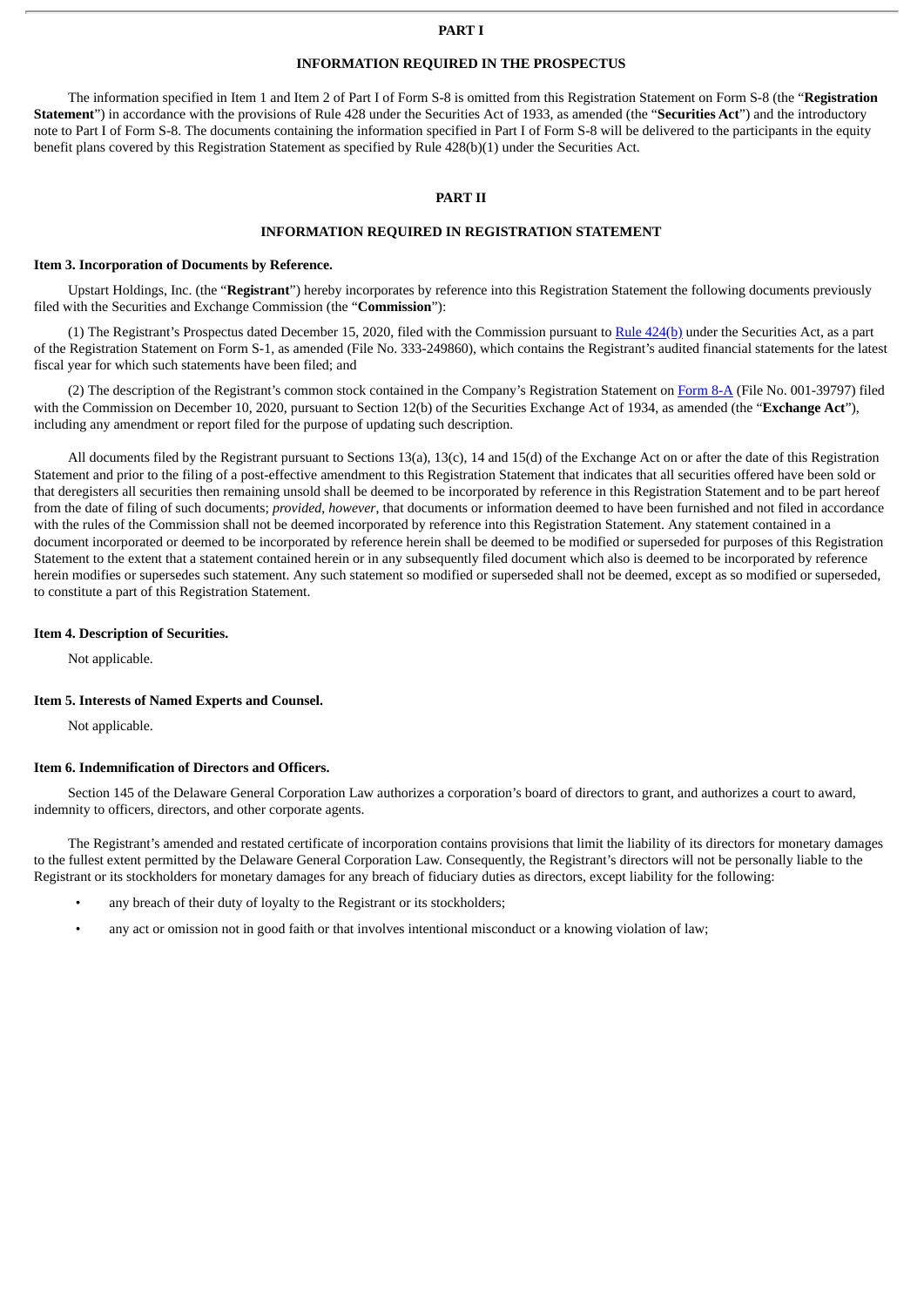- unlawful payments of dividends or unlawful stock repurchases or redemptions as provided in Section 174 of the Delaware General Corporation Law; or
- any transaction from which they derived an improper personal benefit.

Any amendment to, or repeal of, these provisions will not eliminate or reduce the effect of these provisions in respect of any act, omission, or claim that occurred or arose prior to that amendment or repeal. If the Delaware General Corporation Law is amended to provide for further limitations on the personal liability of directors of corporations, then the personal liability of the Registrant's directors will be further limited to the greatest extent permitted by the Delaware General Corporation Law.

In addition, the Registrant's amended and restated bylaws provide that the Registrant will indemnify, to the fullest extent permitted by law, any person who is or was a party or is threatened to be made a party to any action, suit, or proceeding by reason of the fact that he or she is or was one of the Registrant's directors or officers or is or was serving at the Registrant's request as a director or officer of another corporation, partnership, joint venture, trust or other enterprise. The Registrant's amended and restated bylaws provide that the Registrant may indemnify to the fullest extent permitted by law any person who is or was a party or is threatened to be made a party to any action, suit, or proceeding by reason of the fact that he or she is or was one of the Registrant's employees or agents or is or was serving at the Registrant's request as an employee or agent of another corporation, partnership, joint venture, trust, or other enterprise. The Registrant's amended and restated bylaws will also provide that the Registrant must advance expenses incurred by or on behalf of a director or officer in advance of the final disposition of any action or proceeding, subject to limited exceptions.

Further, the Registrant has entered into indemnification agreements with each of its directors and executive officers that may be broader than the specific indemnification provisions contained in the Delaware General Corporation Law. These indemnification agreements require the Registrant, among other things, to indemnify its directors and executive officers against liabilities that may arise by reason of their status or service. These indemnification agreements also require the Registrant to advance all expenses incurred by the directors and executive officers in investigating or defending any such action, suit, or proceeding. The Registrant believes that these agreements are necessary to attract and retain qualified individuals to serve as directors and executive officers.

The limitation of liability and indemnification provisions in the Registrant's amended and restated certificate of incorporation, amended and restated bylaws and the indemnification agreements that the Registrant has entered into with its directors and executive officers may discourage stockholders from bringing a lawsuit against the Registrant's directors and executive officers for breach of their fiduciary duties. They may also reduce the likelihood of derivative litigation against the Registrant's directors and executive officers, even though an action, if successful, might benefit the Registrant and other stockholders. Further, a stockholder's investment may be adversely affected to the extent that the Registrant pays the costs of settlement and damage awards against directors and executive officers as required by these indemnification provisions. At present, the Registrant is not aware of any pending litigation or proceeding involving any person who is or was one of the Registrant's directors, officers, employees, or other agents or is or was serving at its request as a director, officer, employee, or agent of another corporation, partnership, joint venture, trust or other enterprise, for which indemnification is sought, and the Registrant is not aware of any threatened litigation that may result in claims for indemnification.

The Registrant has obtained insurance policies under which, subject to the limitations of the policies, coverage is provided to the Registrant's directors and executive officers against loss arising from claims made by reason of breach of fiduciary duty or other wrongful acts as a director or executive officer, including claims relating to public securities matters, and to the Registrant with respect to payments that may be made by the Registrant to these directors and executive officers pursuant to its indemnification obligations or otherwise as a matter of law.

Certain of the Registrant's non-employee directors may, through their relationships with their employers, be insured or indemnified against certain liabilities incurred in their capacity as members of the Registrant's board of directors.

Insofar as indemnification for liabilities arising under the Securities Act may be permitted to directors, officers or persons controlling the Registrant pursuant to the foregoing provisions, the Registrant has been informed that, in the opinion of the Commission, such indemnification is against public policy as expressed in the Securities Act and is therefore unenforceable.

#### **Item 7. Exemption from Registration Claimed.**

Not applicable.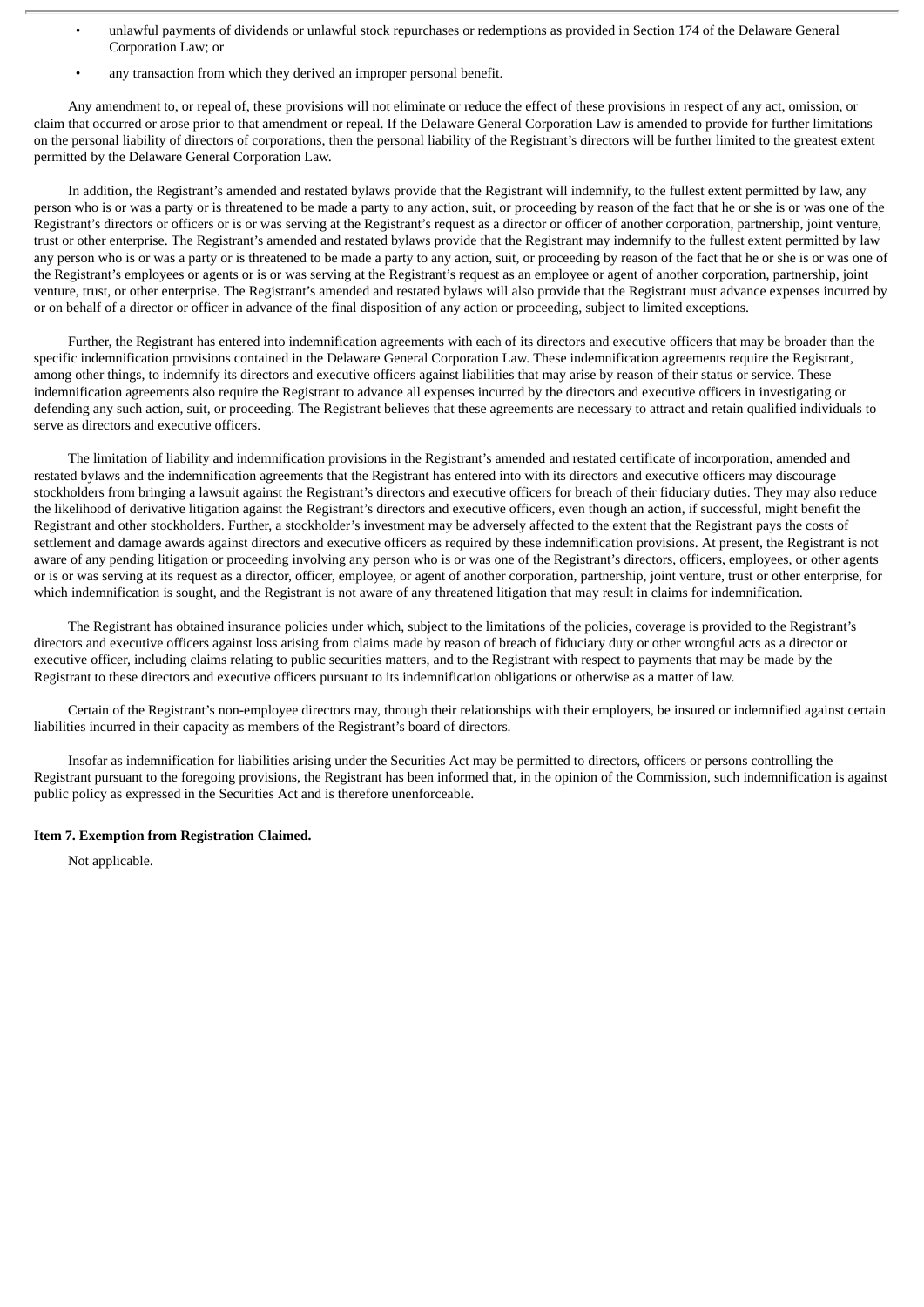#### **Item 8. Exhibits.**

| Exhibit<br><b>Number</b> | <b>Description</b>                                                                                              |
|--------------------------|-----------------------------------------------------------------------------------------------------------------|
| 4.1(1)                   | Form of common stock certificate of the Registrant.                                                             |
| 4.2(2)                   | Upstart Holdings, Inc. 2020 Equity Incentive Plan and related form agreements.                                  |
| 4.3(3)                   | Upstart Holdings, Inc. 2020 Employee Stock Purchase Plan and related form agreements.                           |
| 4.4(4)                   | Upstart Holdings, Inc. 2012 Stock Plan and related form agreements.                                             |
| 5.1                      | Opinion of Wilson Sonsini Goodrich & Rosati, P.C.                                                               |
| 23.1                     | Consent of Deloitte & Touche LLP, Independent Registered Public Accounting Firm.                                |
| 23.2                     | Consent of Wilson Sonsini Goodrich & Rosati, Professional Corporation (included in Exhibit 5.1).                |
| .                        | the contract of the contract of the contract of the contract of the contract of the contract of the contract of |

24.1 Power of Attorney [\(contained](#page-6-0) on signature page hereto).

(1) Incorporated by reference to Exhibit 4.1 filed with the Registrant's Registration Statement on Form S-1 (Registration No. 333-249860), filed with the Commission on December 4, 2020.

(2) Incorporated by reference to Exhibit 10.2 filed with the Registrant's Registration Statement on Form S-1 (Registration No. 333-249860), filed with the Commission on December 4, 2020.

(3) Incorporated by reference to Exhibit 10.5 filed with the Registrant's Registration Statement on Form S-1 (Registration No. 333-249860), filed with the Commission on December 4, 2020.

(4) Incorporated by reference to Exhibit 10.3 filed with the Registrant's Registration Statement on Form S-1 (Registration No. 333-249860), filed with the Commission on November 6, 2020.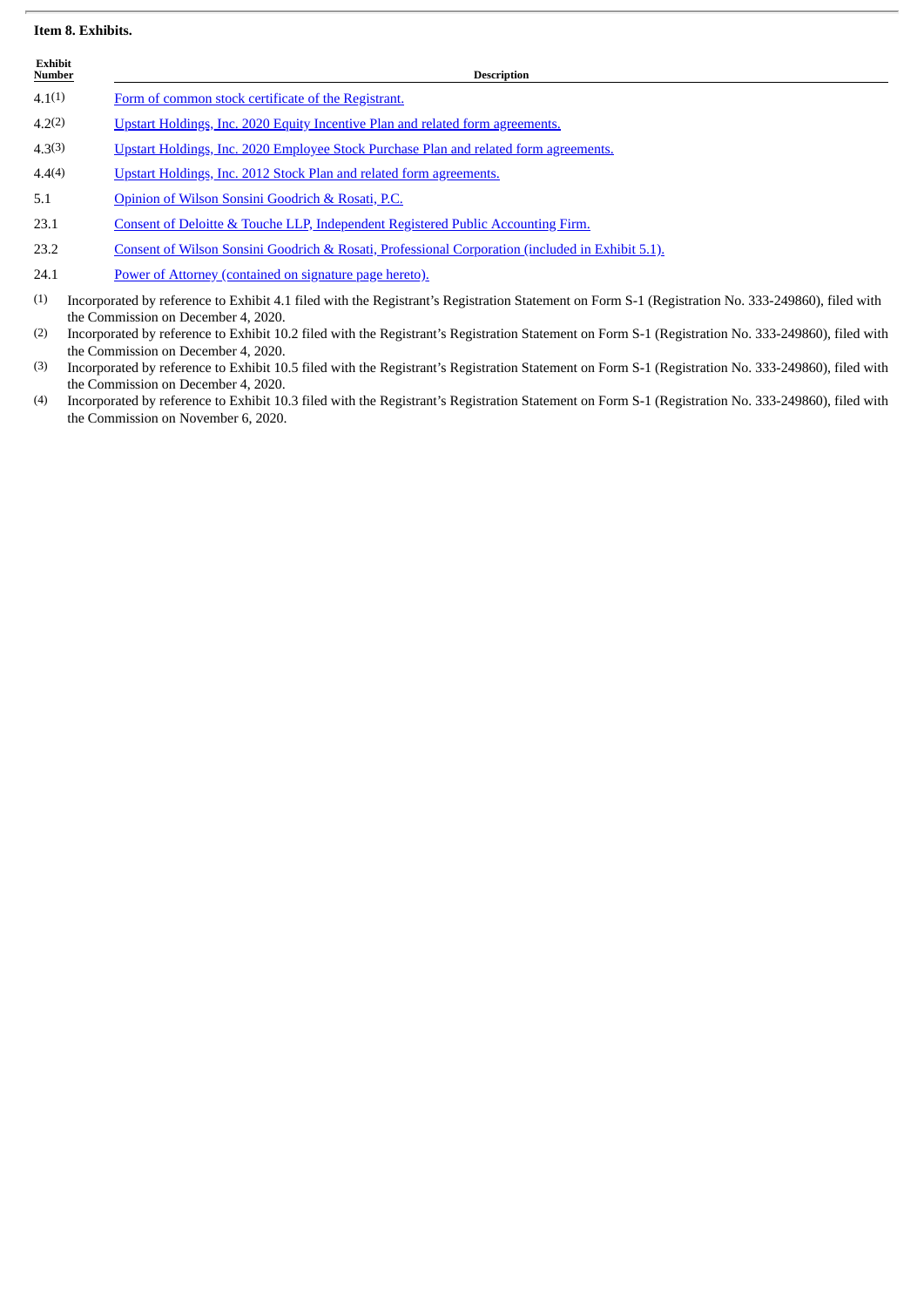#### **Item 9. Undertakings.**

- A. The undersigned Registrant hereby undertakes:
	- (1) To file, during any period in which offers or sales are being made, a post-effective amendment to this Registration Statement:
		- (i) To include any prospectus required by Section 10(a)(3) of the Securities Act;
		- (ii) To reflect in the prospectus any facts or events arising after the effective date of the Registration Statement (or the most recent posteffective amendment thereof) which, individually or in the aggregate, represent a fundamental change in the information set forth in the Registration Statement. Notwithstanding the foregoing, any increase or decrease in volume of securities offered (if the total dollar value of securities offered would not exceed that which was registered) and any deviation from the low or high end of the estimated maximum offering range may be reflected in the form of prospectus filed with the Commission pursuant to Rule 424(b) if, in the aggregate, the changes in volume and price represent no more than a 20 percent change in the maximum aggregate offering price set forth in the "Calculation of Registration Fee" table in the effective Registration Statement; and
		- (iii) To include any material information with respect to the plan of distribution not previously disclosed in the Registration Statement or any material change to such information in the Registration Statement.

*Provided, however*, that paragraphs (A)(1)(i) and (A)(1)(ii) do not apply if the information required to be included in a post-effective amendment by those paragraphs is contained in reports filed with or furnished to the Commission by the Registrant pursuant to Section 13 or Section 15(d) of the Exchange Act that are incorporated by reference in this Registration Statement.

- (2) For the purpose of determining any liability under the Securities Act, each such post-effective amendment shall be deemed to be a new registration statement relating to the securities offered therein, and the offering of such securities at that time shall be deemed to be the initial bona fide offering thereof.
- (3) It will remove from registration by means of a post-effective amendment any of the securities being registered which remain unsold at the termination of the offering.
- B. The undersigned Registrant hereby undertakes that, for purposes of determining any liability under the Securities Act, each filing of the Registrant's annual report pursuant to Section 13(a) or Section 15(d) of the Exchange Act (and, where applicable, each filing of an employee benefit plan's annual report pursuant to Section 15(d) of the Exchange Act) that is incorporated by reference in the Registration Statement shall be deemed to be a new registration statement relating to the securities offered therein, and the offering of such securities at that time shall be deemed to be the initial bona fide offering thereof.
- C. Insofar as indemnification for liabilities arising under the Securities Act may be permitted to directors, officers and controlling persons of the Registrant pursuant to the foregoing provisions, or otherwise, the Registrant has been advised that in the opinion of the Commission such indemnification is against public policy as expressed in the Securities Act and is, therefore, unenforceable. In the event that a claim for indemnification against such liabilities (other than the payment by the Registrant of expenses incurred or paid by a director, officer or controlling person of the Registrant in the successful defense of any action, suit or proceeding) is asserted by such director, officer or controlling person in connection with the securities being registered, the Registrant will, unless in the opinion of its counsel the matter has been settled by controlling precedent, submit to a court of appropriate jurisdiction the question whether such indemnification by it is against public policy as expressed in the Securities Act and will be governed by the final adjudication of such issue.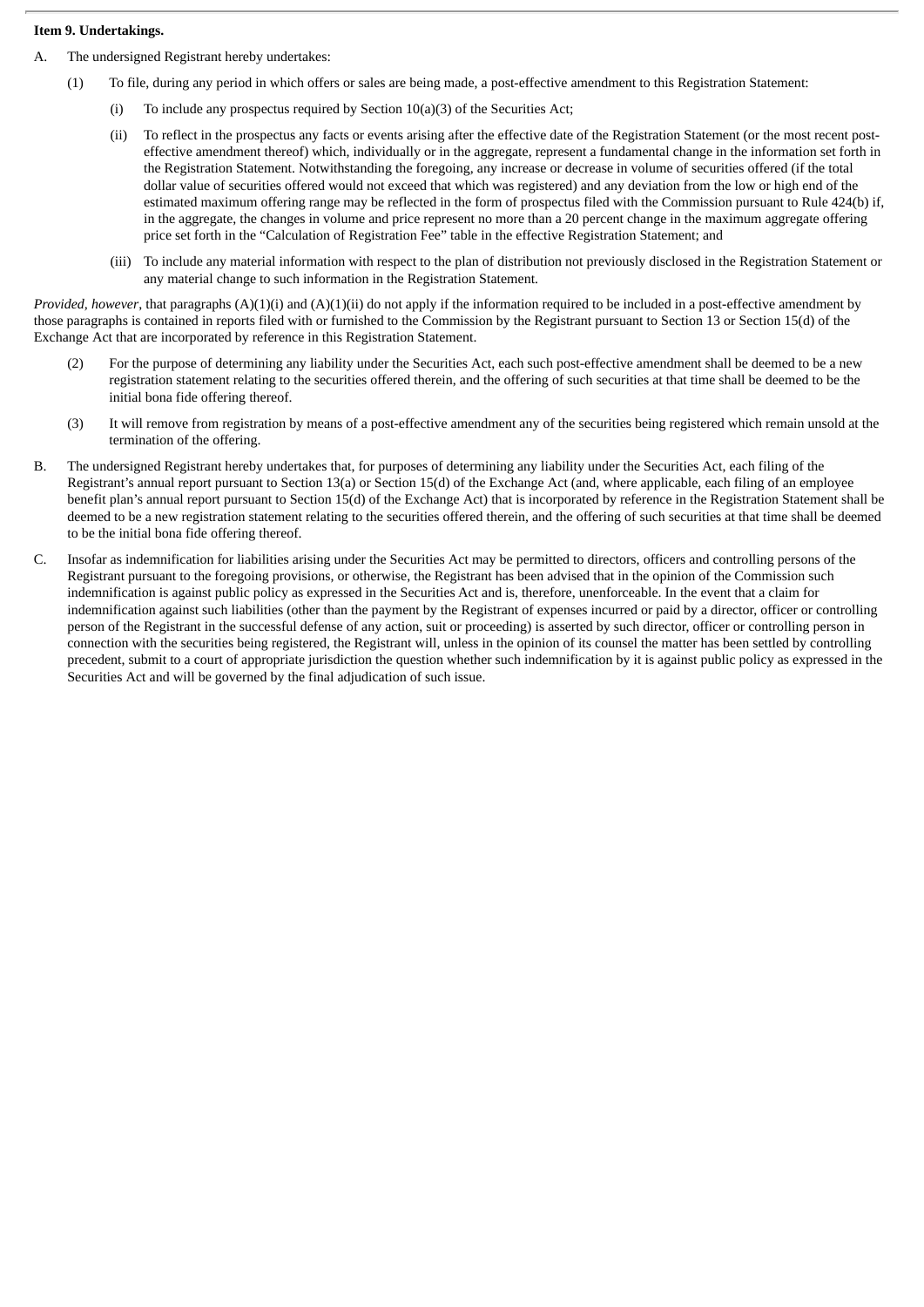#### **SIGNATURES**

<span id="page-6-0"></span>Pursuant to the requirements of the Securities Act of 1933, the registrant certifies that it has reasonable grounds to believe that it meets all of the requirements for filing on Form S-8 and has duly caused this Registration Statement to be signed on its behalf by the undersigned, thereunto duly authorized, in the City of San Mateo, State of California, on December 16, 2020.

#### **UPSTART HOLDINGS, INC.**

By: /s/ Dave Girouard

Dave Girouard Chief Executive Officer

#### **POWER OF ATTORNEY**

KNOW ALL PERSONS BY THESE PRESENTS, that each person whose signature appears below constitutes and appoints Dave Girouard, Sanjay Datta and Alison Nicoll, and each of them, as such individual's true and lawful attorney in fact and agent with full power of substitution, for such individual in any and all capacities, to sign any and all amendments to this Registration Statement on Form S-8 (including post-effective amendments), and to file the same, with all exhibits thereto and other documents in connection therewith, with the Securities and Exchange Commission, granting unto said attorney in fact, proxy and agent full power and authority to do and perform each and every act and thing requisite and necessary to be done in connection therewith, as fully for all intents and purposes as he might or could do in person, hereby ratifying and confirming all that said attorney in fact, proxy and agent, or the individual's substitute, may lawfully do or cause to be done by virtue hereof.

Pursuant to the requirements of the Securities Act of 1933, this registration statement has been signed by the following persons in the capacities and on the date indicated:

| <b>Signature</b>                | <b>Title</b>                         | Date              |
|---------------------------------|--------------------------------------|-------------------|
| /s/ Dave Girouard               | Chief Executive Officer and Director |                   |
| Dave Girouard                   | (Principal Executive Officer)        | December 16, 2020 |
| /s/ Sanjay Datta                | <b>Chief Financial Officer</b>       |                   |
| Sanjay Datta                    | (Principal Financial Officer)        | December 16, 2020 |
| /s/ Natalia Mirgorodskaya       | Corporate Controller                 |                   |
| Natalia Mirgorodskaya           | (Principal Accounting Officer)       | December 16, 2020 |
| /s/ Paul Gu                     | <b>Director</b>                      |                   |
| Paul Gu                         |                                      | December 16, 2020 |
| /s/ Mary Hentges                | <b>Director</b>                      |                   |
| <b>Mary Hentges</b>             |                                      | December 16, 2020 |
| /s/ Oskar Mielczarek de la Miel | <b>Director</b>                      |                   |
| Oskar Mielczarek de la Miel     |                                      | December 16, 2020 |
| /s/ Ciaran O'Kelly              | <b>Director</b>                      |                   |
| Ciaran O'Kelly                  |                                      | December 16, 2020 |
| /s/ Sukhinder Singh Cassidy     | Director                             |                   |
| Sukhinder Singh Cassidy         |                                      | December 16, 2020 |
| /s/ Robert Schwartz             | <b>Director</b>                      |                   |
| Robert Schwartz                 |                                      | December 16, 2020 |
| /s/ Hilliard C. Terry III       | Director                             |                   |
| Hilliard C. Terry III           |                                      | December 16, 2020 |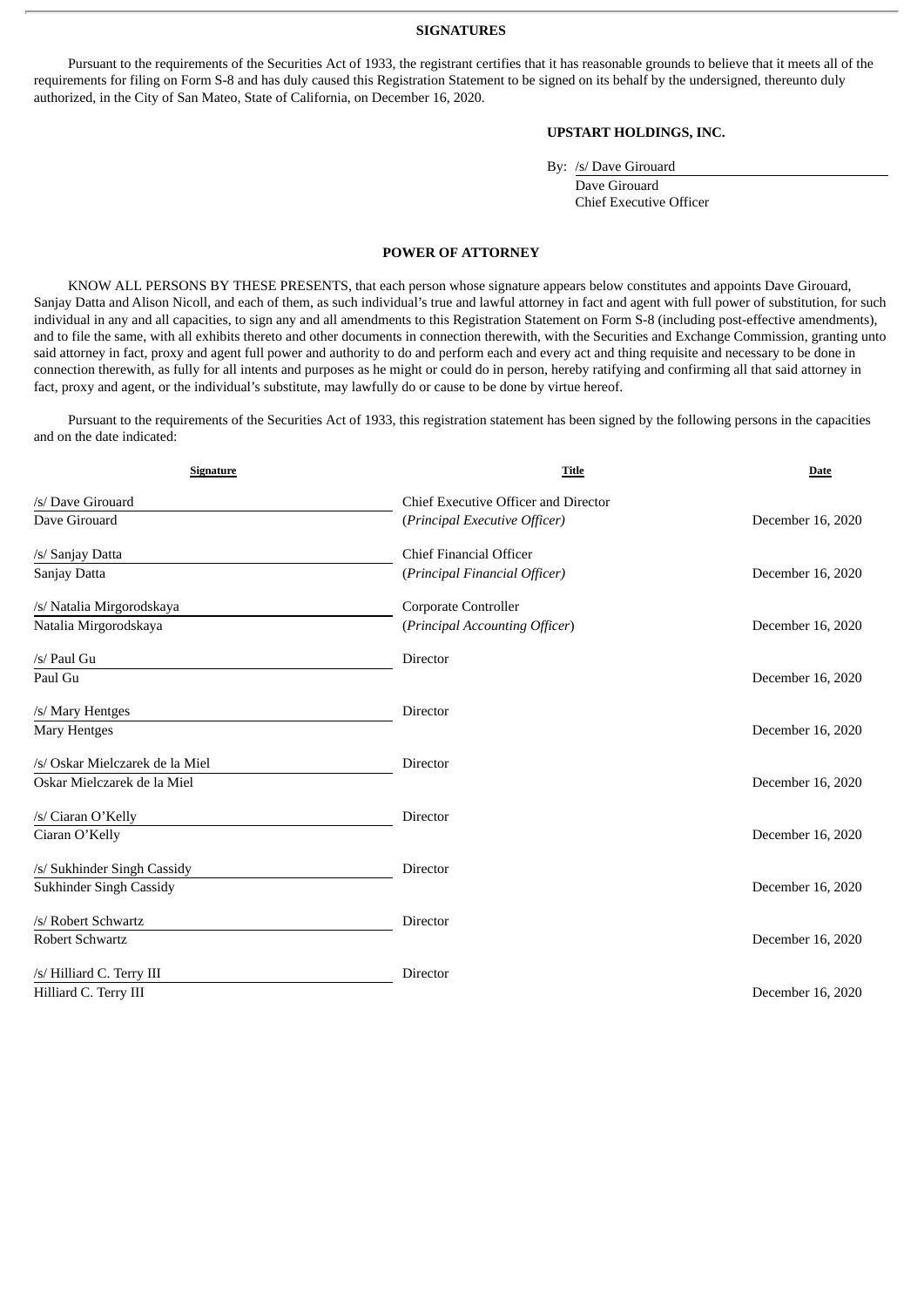#### **Exhibit 5.1**

## <span id="page-7-0"></span>WILSON **SONSINI**

Wilson Sonsini Goodrich & Rosati Professional Corporation 650 Page Mill Road Palo Alto, California 94304-1050 o: 650.493.9300 f: 650.493.6811

December 16, 2020

Upstart Holdings, Inc. 2950 S. Delaware Street, Suite 300 San Mateo, California 94403

#### **Re: Registration Statement on Form S-8**

Ladies and Gentlemen:

We have examined the Registration Statement on Form S-8 (the "Registration Statement") to be filed by Upstart Holdings, Inc., a Delaware corporation (the "Company"), with the Securities and Exchange Commission on or about the date hereof, relating to the registration under the Securities Act of 1933, as amended, of shares of your common stock, par value \$0.0001 per share (the "Shares"), consisting of: (i) 5,520,000 shares of common stock to be issued under the 2020 Equity Incentive Plan (the "2020 Plan"); (ii) 1,380,000 shares of common stock to be issued under the 2020 Employee Stock Purchase Plan (the "2020 ESPP") and (iii) 20,066,913 shares of common stock which are subject to currently outstanding stock options under the 2012 Stock Plan (the "2012 Plan" and together with the 2020 Plan and the 2020 ESPP, the "Plans"). As your legal counsel, we have reviewed the actions proposed to be taken by you in connection with the issuance and sale of the Shares to be issued under the Plans.

On the basis of the foregoing, and in reliance thereon, we are of the opinion that the Shares, when issued and sold in the manner referred to in the Plans and pursuant to the agreements that accompany the Plans, will be legally and validly issued, fully paid and nonassessable.

We consent to the use of this opinion as an exhibit to the Registration Statement, and further consent to the use of our name wherever appearing in the Registration Statement and any amendments thereto.

\*\*\*

Very truly yours,

WILSON SONSINI GOODRICH & ROSATI Professional Corporation

/s/ Wilson Sonsini Goodrich & Rosati, P.C.